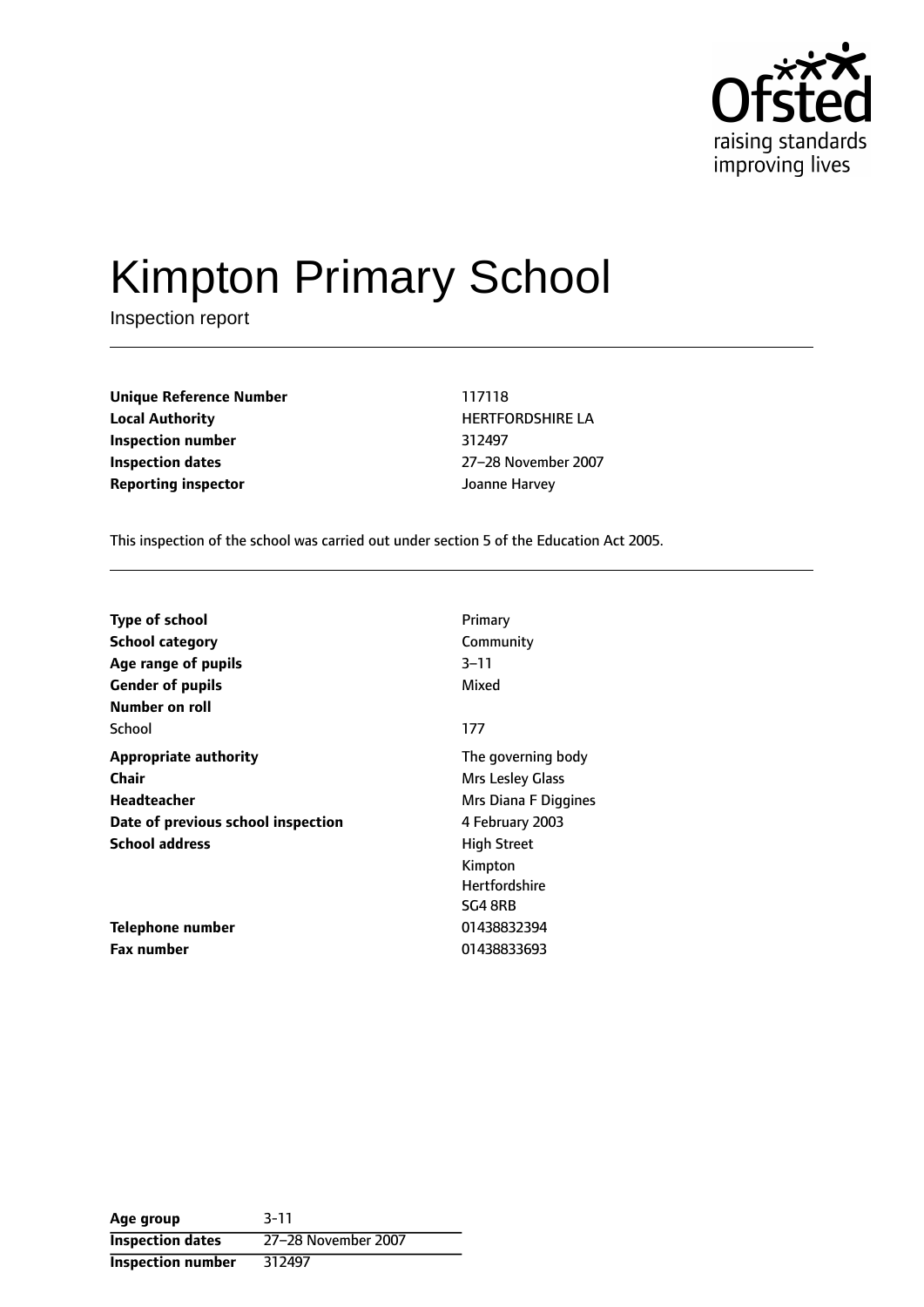.

© Crown copyright 2007

#### Website: www.ofsted.gov.uk

This document may be reproduced in whole or in part for non-commercial educational purposes, provided that the information quoted is reproduced without adaptation and the source and date of publication are stated.

Further copies of this report are obtainable from the school. Under the Education Act 2005, the school must provide a copy of this report free of charge to certain categories of people. A charge not exceeding the full cost of reproduction may be made for any other copies supplied.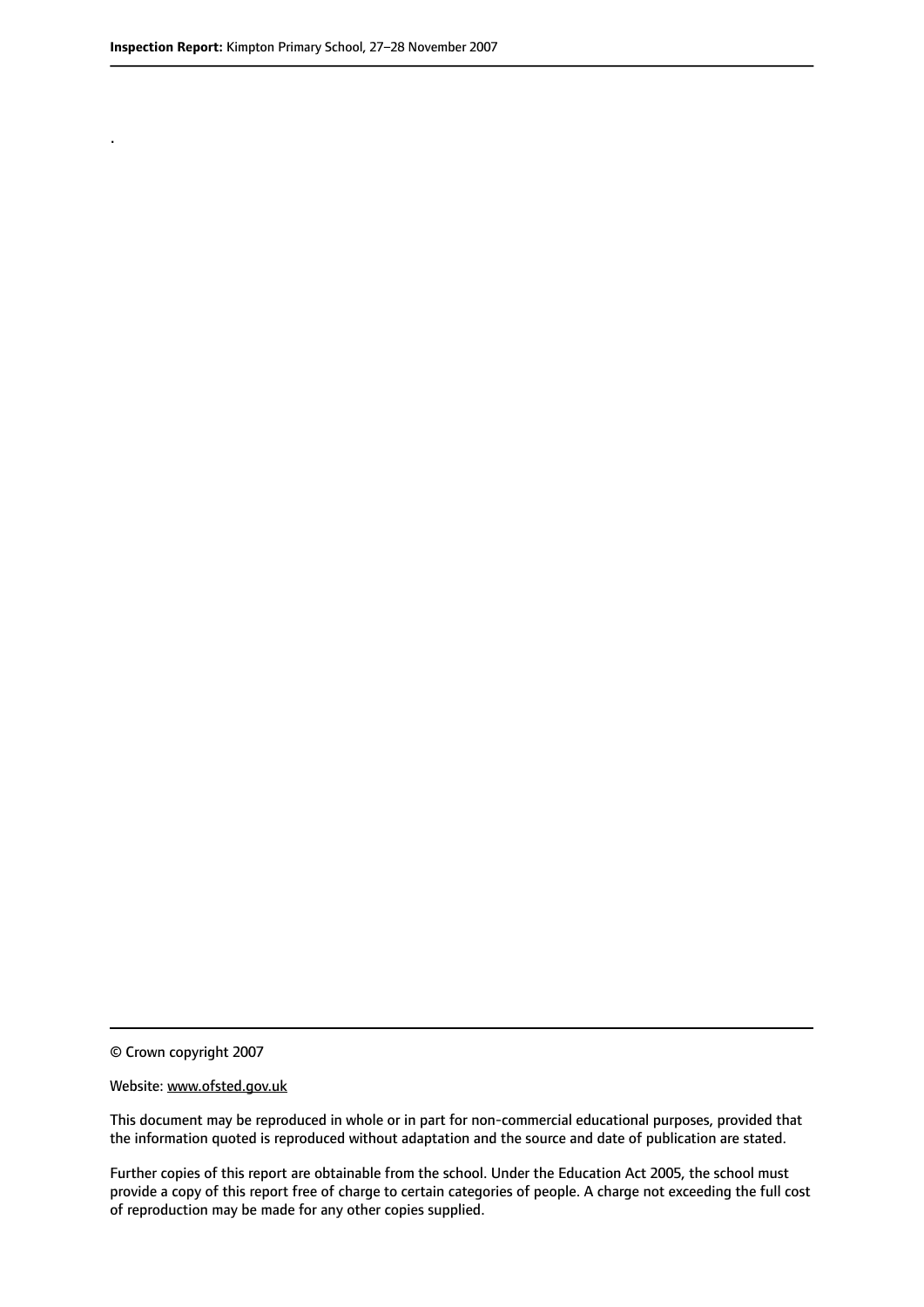# **Introduction**

The inspection was carried out by two Additional Inspectors.

#### **Description of the school**

This is a smaller than average size school serving Kimpton and surrounding villages. The number of pupils entitled to claim free school meals is well below average. A below average number of pupils are from minority ethnic groups. The numbers of pupils with a learning difficulty and/or disability, or who have a statement of special educational need is below average.

The school has a Healthy Schools Award, School Achievement Awards, a Basic Skills Quality Mark, a Quality Mark for the Nursery, a Quality Mark for Breakfast Club and an Investor in People Award.

#### **Key for inspection grades**

| Grade 1 | Outstanding  |
|---------|--------------|
| Grade 2 | Good         |
| Grade 3 | Satisfactory |
| Grade 4 | Inadequate   |
|         |              |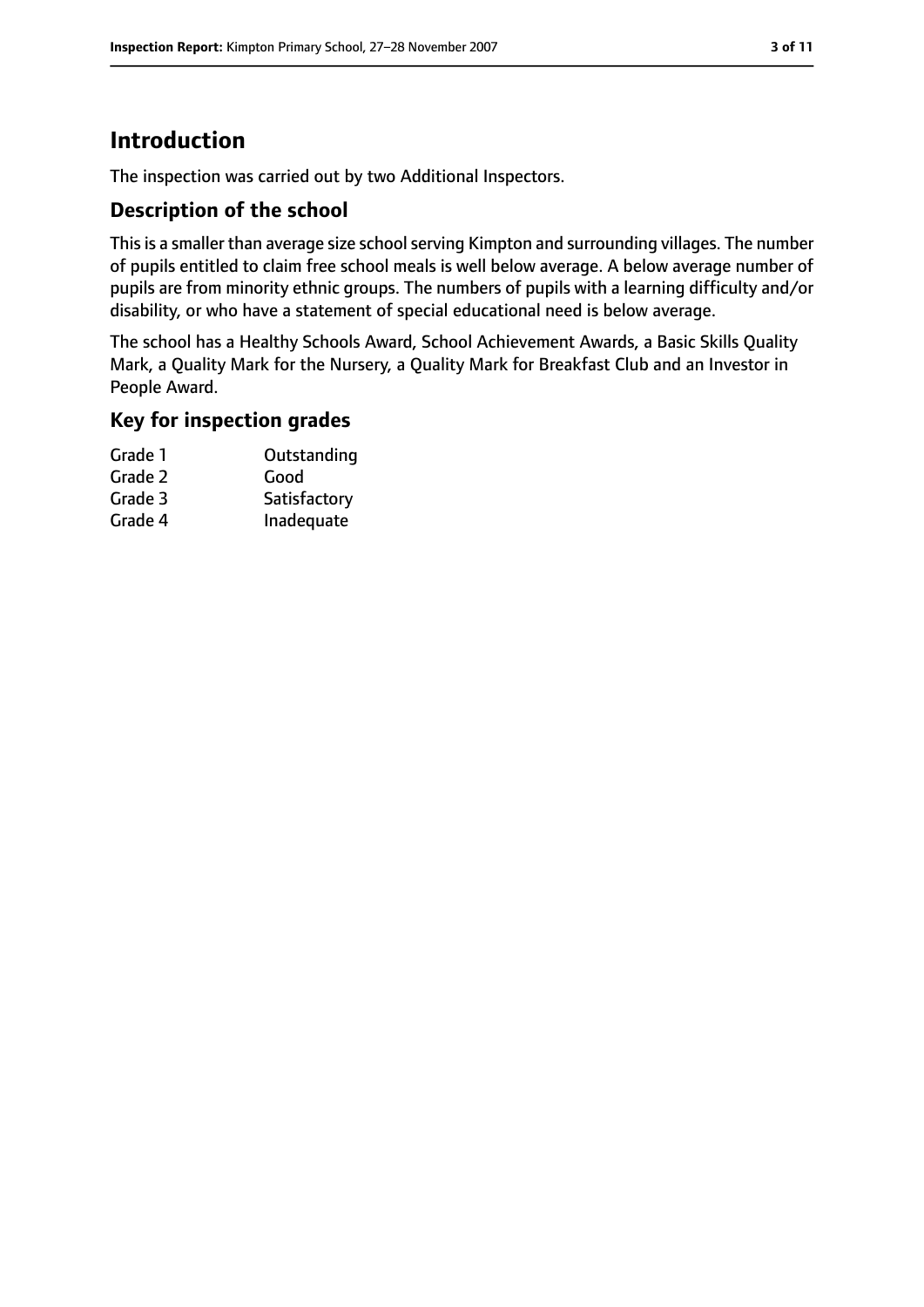# **Overall effectiveness of the school**

#### **Grade: 2**

This is a good school with important outstanding features and some areas for further improvement. It provides good value for money. The determination and commitment of the highly effective headteacher is one of the main reasons why the school is so successful. She is supported well by governors and a hardworking and cohesive team who all believe that children cannot learn effectively without strong foundations to support their personal, social and emotional needs.

Excellent pastoral care and support are provided for each pupil. Adults provide a warm and nurturing family atmosphere and everyone goes the extra mile to help pupils achieve. Consequently, pupils feel valued, secure and learn well. It is no surprise that pupils' personal development is outstanding by the time they leave the school. Their behaviour is excellent. They develop an outstanding sense of responsibility through the many roles they are proud to take on, and develop confidence beyond their years. Pupils are keen to help others in their community and beyond. An emphasis on healthy eating and physical activity has helped them to develop an excellent understanding of how to keep healthy. They also understand very well how to stay safe.

Good teaching, based on extremely positive relationships and a good and very well enriched curriculum help to ensure that pupils are highly interested and well motivated to work hard. One pupil said enthusiastically, 'What I particularly like is what the school offers you - the lessons and the clubs'.

Right from the start, pupils settle quickly and happily into the Nursery class and go on to make good progress overall during their time at the school. The standards pupils reach and the rate at which they progress occasionally varies across year groups and subjects. Senior leaders have recognised this and recently put procedures that are even more rigorous in place to check on how well all pupils are doing. However, pupils reach exceptionally high standards in English, mathematics and science by the time they leave the school, which is an excellent preparation for their future lives. Highly skilled teaching assistants work closely with teachers to ensure those who need extra help also do well. Academic guidance is good, although some pupils are not always clear about the next steps for their learning or what they need to do to improve their work.

Good leadership and management have been central to the school's success. The headteacher has made a strong contribution. She, for example, promotesthe excellent personal development of pupils and channels the different skills of able staff in the most effective way to drive school improvement forward. Issues from the previous inspection have been successfully addressed. They include improved resources for information and communication technology (ICT) and improvements to the school environment, which further stimulate the pupils' desire to learn.

The school is a valued centre for the community and quite rightly is highly praised by parents and community partners alike. Typically, one parent volunteered, 'The school is caring and balanced, committed to excellent education and responds to the needs of different children well'. Another perceptively wrote that, 'There is a wonderful sense of belonging in the school. The children look out for each other, whatever their age'. The success the school has had in the past, coupled with a determination to do even better, demonstrates that there is good potential to improve further.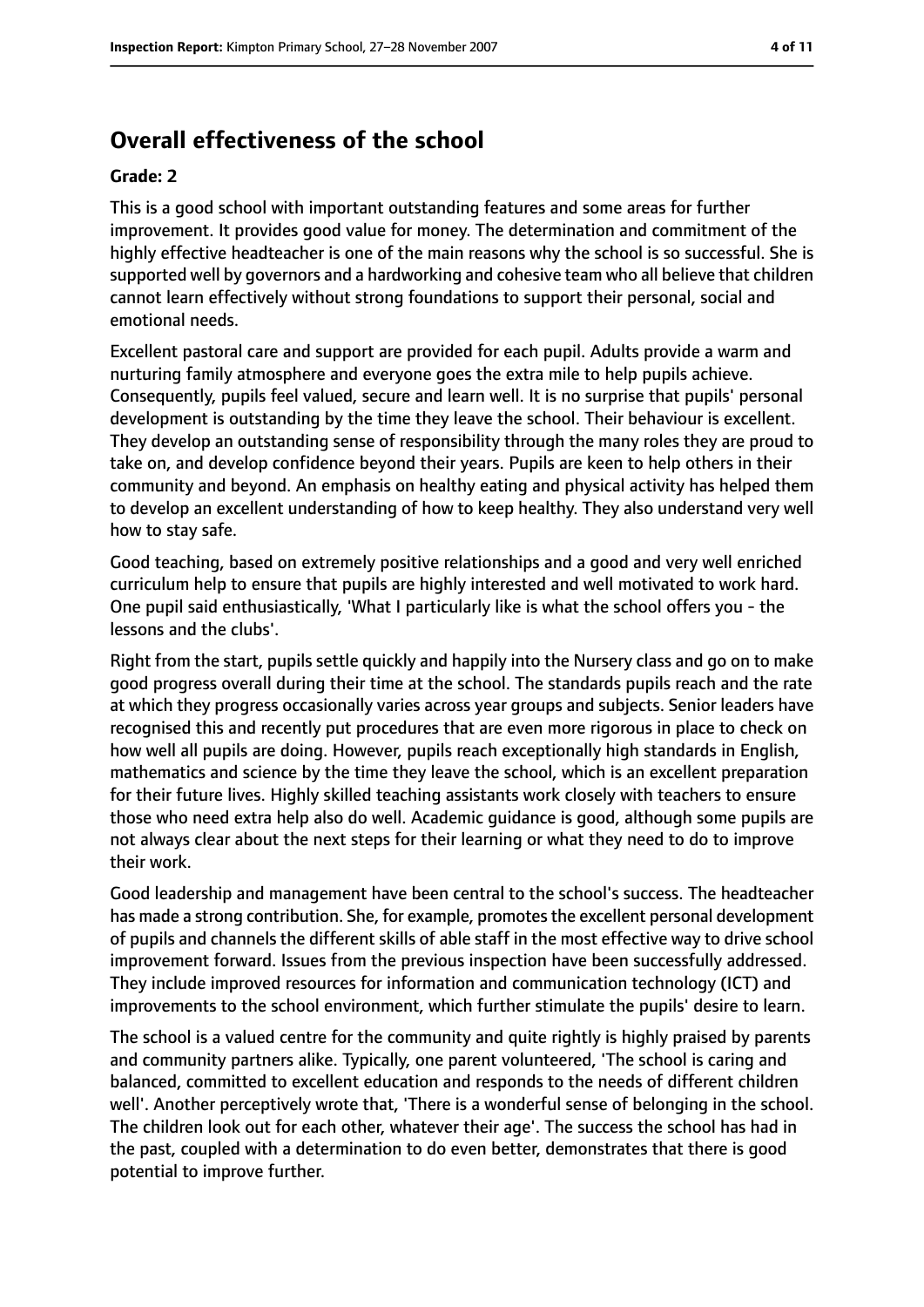# **Effectiveness of the Foundation Stage**

#### **Grade: 2**

Children do well in the Foundation Stage. They get off to a flying start in the Nursery. This is because of the excellent support and knowledge of staff, who make children feel highly valued, confident and ready to learn. An exciting curriculum is provided which motivates the children and promotes their independence well. They have so much fun that they do not realise how hard they are working. Individualised learning programmes for children are based on careful assessments. This is an important feature of the good and often outstanding teaching. Teaching assistants also provide strong support for children's learning. A seamless transition into the Reception class is carefully managed so that children continue to thrive. Consequently, by the time children enter Year 1, they achieve the goals expected of them and many surpass them.

### **What the school should do to improve further**

- Ensure all pupils make consistently good or better progress.
- Ensure pupils are always clear about the next steps of their learning and what they need to do to improve.

# **Achievement and standards**

#### **Grade: 2**

Pupils achieve well whilst at the school, though their rate of progress varies occasionally within and across year groups. Overall, children begin Nursery with higher levels of knowledge and skills than are typical of children nationally. Their skills in communication, language and literacy and in creative development are typical of children nationally. They achieve and most exceed the standards expected of them by the time they leave the Foundation Stage. Standards at the end of Year 2 fluctuate year on year but pupils are currently on target to exceed the standards expected for their age. They reach exceptionally high standards by the end of Year 6, reflecting the increasingly challenging targets that pupils are set. Pupils who find learning difficult are supported well and make good progress.

# **Personal development and well-being**

#### **Grade: 1**

Pupils' spiritual, moral, social and cultural development is outstanding. They reflect carefully and talk with remarkable confidence about their understanding of the world and their rights and responsibilities. They successfully take responsibility for their own work and challenge themselves to think and work hard. They are extremely thoughtful and considerate in their behaviour towards each other and in their willingness to contribute to improving the lives of others. They enjoy school greatly and this is reflected in above average attendance. Pupils are extremely keen to make healthy and safe lifestyle choices, for example, by taking part in an extensive range of sporting activities. Their outstanding personal development, along with high academic standards in literacy, numeracy and ICT, prepares them extremely well for the next stage of their education and life.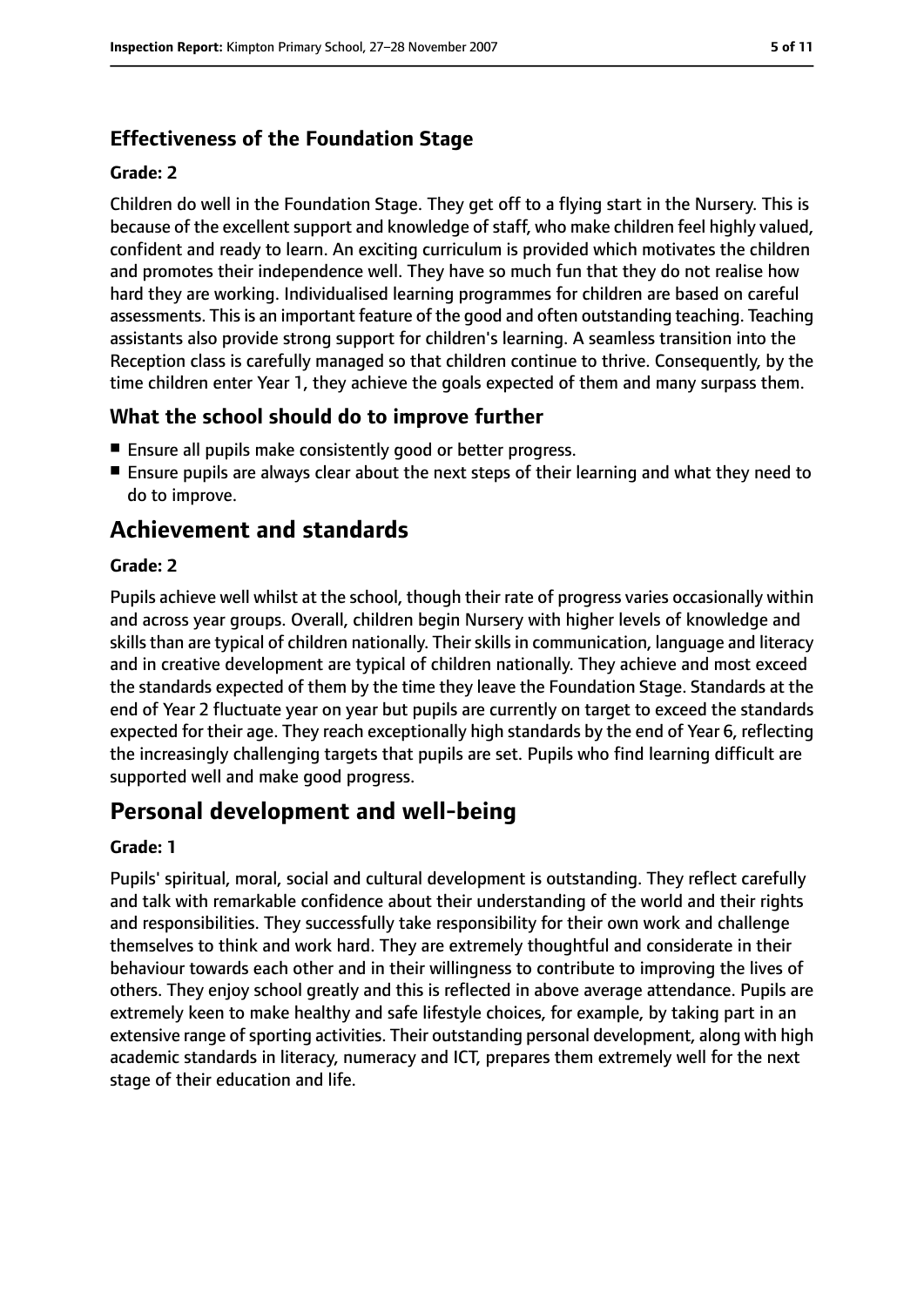# **Quality of provision**

# **Teaching and learning**

#### **Grade: 2**

Teachers promote extremely positive relationships and attitudes to learning. This results in excellent behaviour, pupils who enjoy and take responsibility for their own learning and who work hard. Much good and some outstanding teaching was seen at the time of the inspection. The best lessons feature practical and creative activities which engage pupils and give them opportunities to solve problems and to practise what they have learned. In these lessons pupils are very clear about what they are expected to learn and they are skilled in evaluating their own success. As a consequence they make good or better progress. However, occasionally these principles are not consistently applied and as a result pupils' progress slows.

#### **Curriculum and other activities**

#### **Grade: 2**

Lessons are carefully planned to ensure that pupils get broad experiences with an appropriate emphasis on developing literacy and numeracy skills. ICT is used to support study themes that bring together other subjects in a way that interests and engages pupils well. Opportunities are occasionally lost for parents to be well informed and involved with the curriculum. This restricts their chances to work in partnership with the school to support their children's learning further.

An effective programme of personal, social and health education and regular assembly themes contributes well to pupils' excellent personal development. Curricular enrichment is outstanding. The school organises a very wide range of visits and visitors, using local opportunities when possible, and provides extensive club activities which are very well attended. These not only support pupils' learning but also help to foster their extremely positive attitudes. Everyone is included successfully, helping pupils with learning difficulties and/or disabilities to do well.

#### **Care, guidance and support**

#### **Grade: 2**

Though provision is good overall, the pastoral care and support of pupils is outstanding and results in pupils' excellent personal development. All adults are excellent role models and have a genuine concern for pupils' health, safety and well-being. Rigorous child protection arrangements and risk assessments are in place. Able teaching assistants support individuals and groups of pupils successfully.

Academic guidance is good. Innovative ways are used to develop pupils' ability to 'learn how to learn'. In some classes, pupils make choices in their work, take responsibility for their learning and evaluate how well they are doing. Older pupils even visit other schools to help them assess how well their pupils are doing this. These relatively new practices are not fully embedded in all classes or achieving their full impact. Procedures for ensuring that pupils understand how to improve in specific aspects of their work are not consistently applied across the school. Consequently, some pupils are not clear about the next steps of their learning or how to achieve them.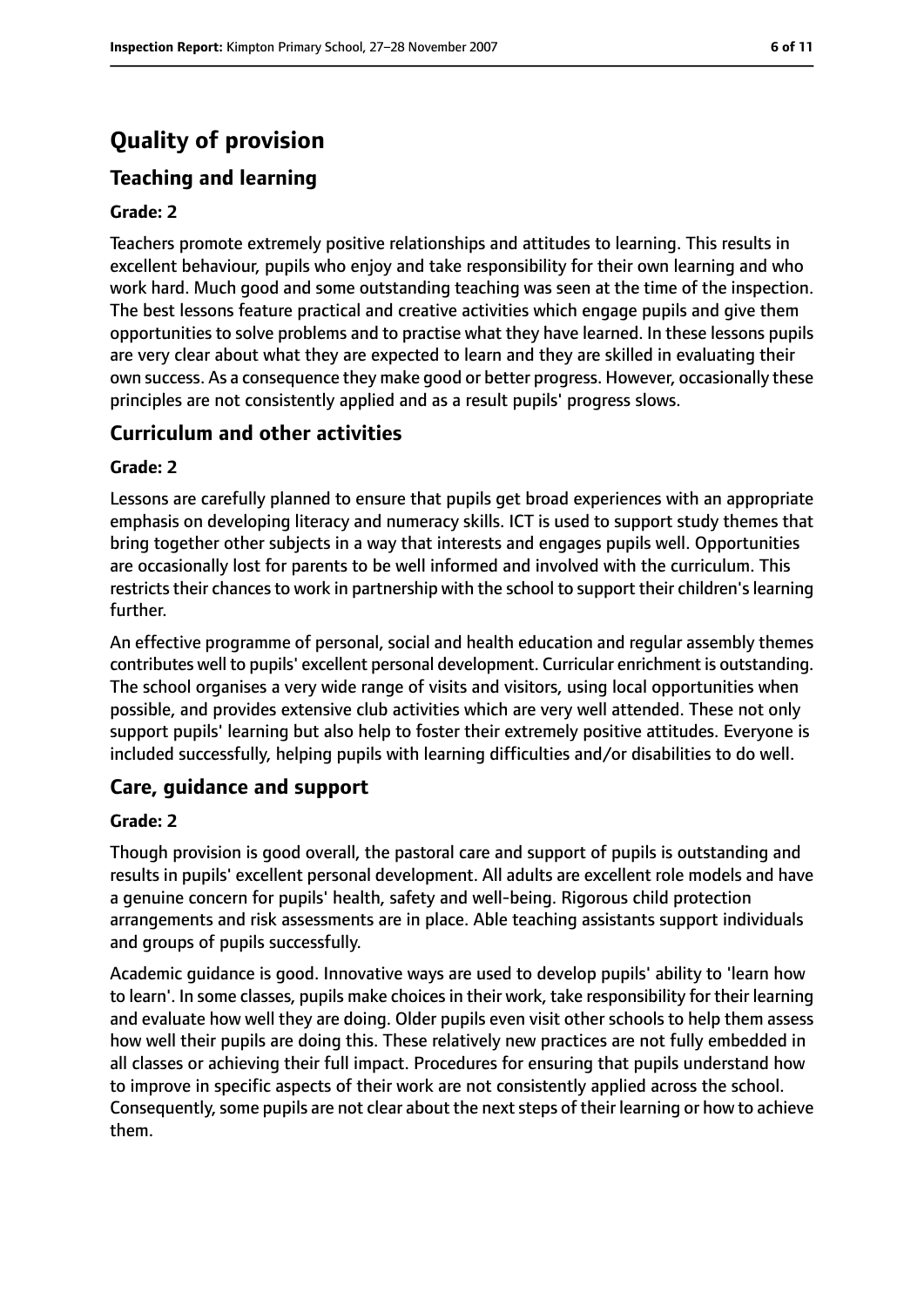## **Leadership and management**

#### **Grade: 2**

The headteacher has been highly effective in maintaining a positive ethos and strategic direction for the school. She leads a hardworking team united behind a shared vision. At its heart there is a commitment to include everyone and ensure that they develop into truly well rounded individuals. Effective systems for self-evaluation ensure that senior leaders have a good understanding of the school's strengths and areas for development. Everyone plays their part in driving forward school improvement and maintaining high standards. There is no complacency and leaders are particularly successful in seeking additional partnerships and funding opportunities which enhance pupils' experiences. Governors are highly supportive and provide a good degree of challenge. Some curriculum leaders and governors are new and it is too early for them to have had a measurable impact.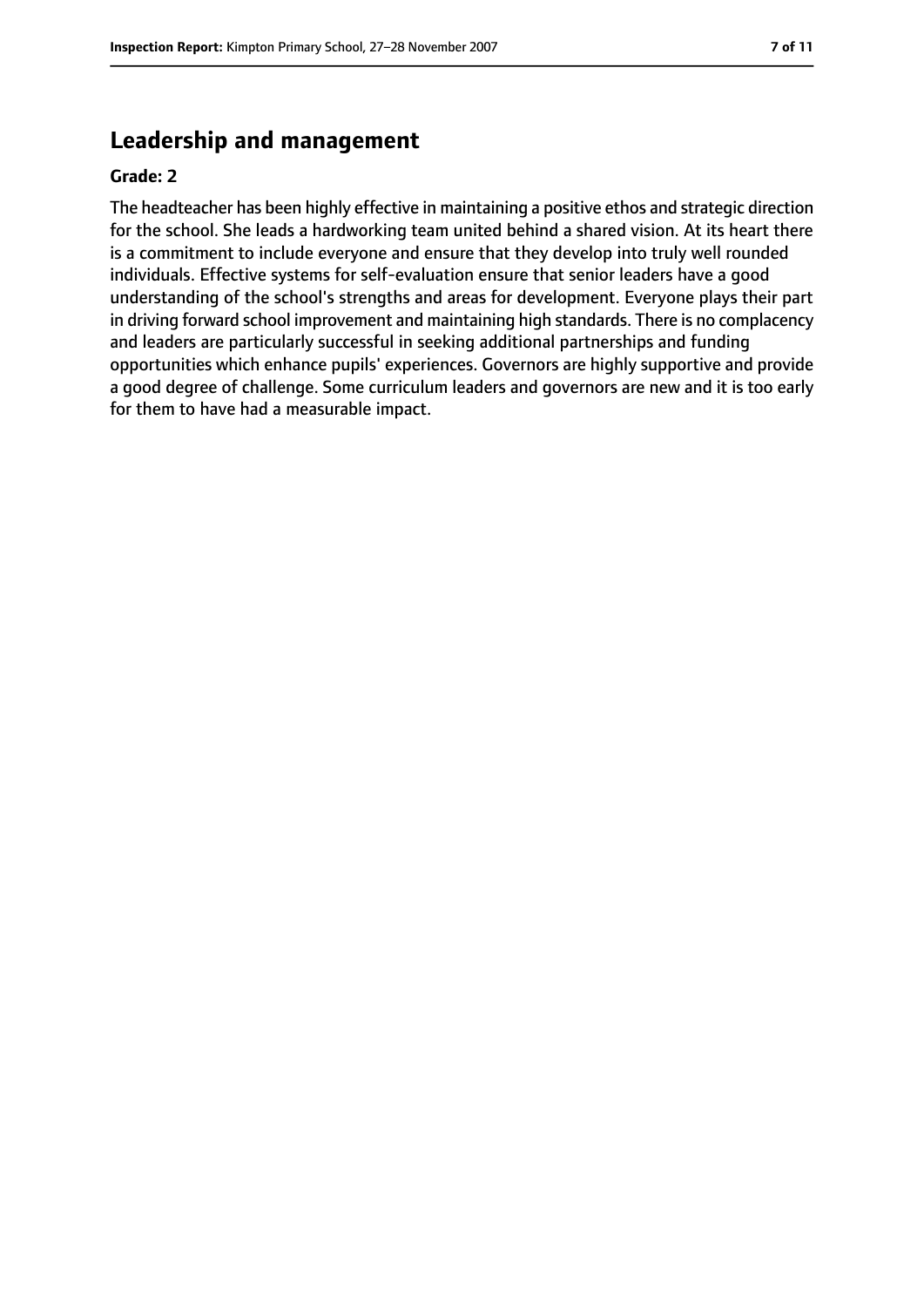**Any complaints about the inspection or the report should be made following the procedures set out in the guidance 'Complaints about school inspection', which is available from Ofsted's website: www.ofsted.gov.uk.**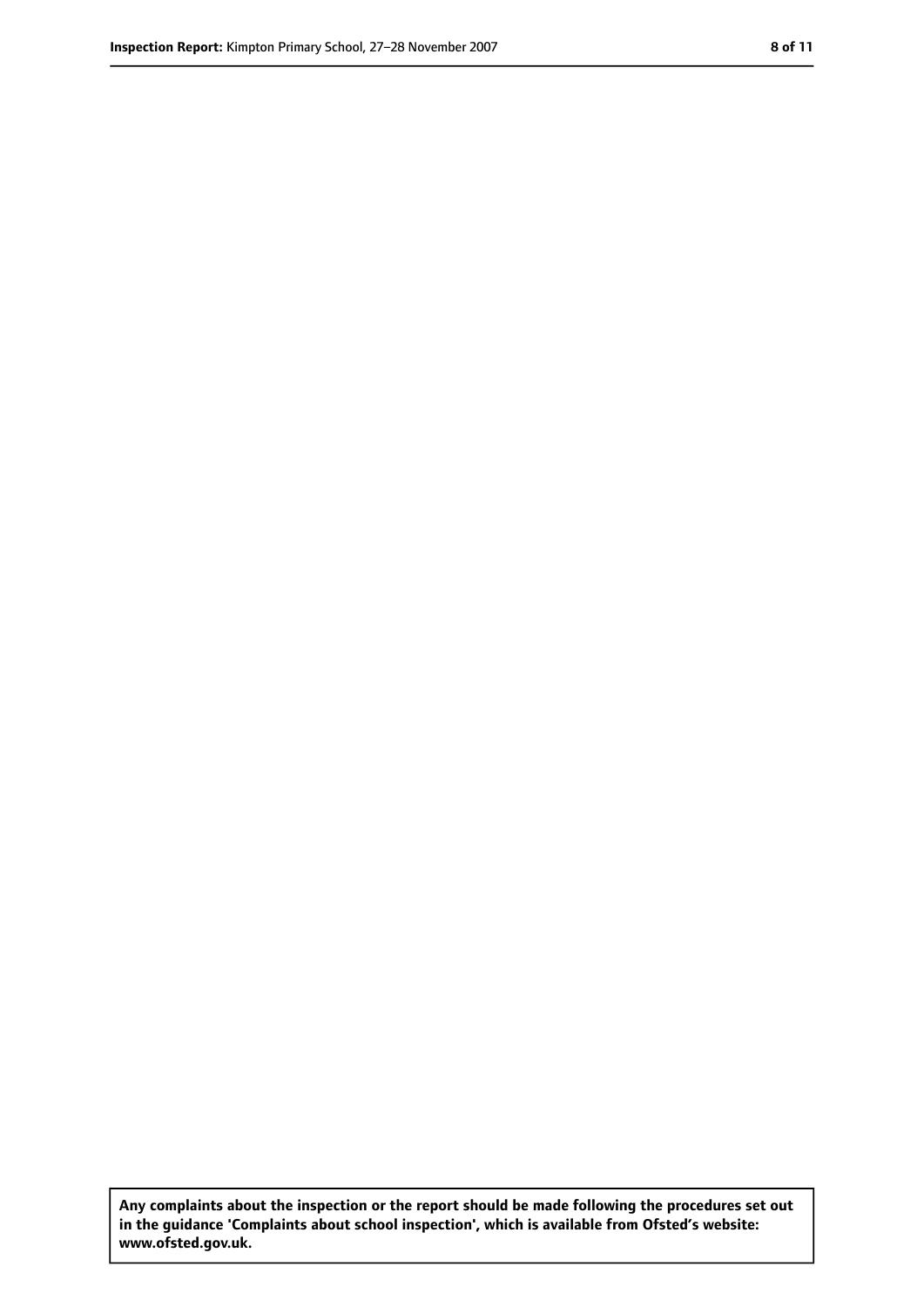#### **Annex A**

# **Inspection judgements**

| $^{\backprime}$ Key to judgements: grade 1 is outstanding, grade 2 good, grade 3 satisfactory, and | <b>School</b>  |
|----------------------------------------------------------------------------------------------------|----------------|
| arade 4 inadequate                                                                                 | <b>Overall</b> |

# **Overall effectiveness**

| How effective, efficient and inclusive is the provision of education, integrated<br>care and any extended services in meeting the needs of learners? |     |
|------------------------------------------------------------------------------------------------------------------------------------------------------|-----|
| Effective steps have been taken to promote improvement since the last<br>inspection                                                                  | Yes |
| How well does the school work in partnership with others to promote learners'<br>well-being?                                                         |     |
| The effectiveness of the Foundation Stage                                                                                                            |     |
| The capacity to make any necessary improvements                                                                                                      |     |

#### **Achievement and standards**

| How well do learners achieve?                                                                               |  |
|-------------------------------------------------------------------------------------------------------------|--|
| The standards <sup>1</sup> reached by learners                                                              |  |
| How well learners make progress, taking account of any significant variations between<br>groups of learners |  |
| How well learners with learning difficulties and disabilities make progress                                 |  |

### **Personal development and well-being**

| How good is the overall personal development and well-being of the<br>learners?                                  |  |
|------------------------------------------------------------------------------------------------------------------|--|
| The extent of learners' spiritual, moral, social and cultural development                                        |  |
| The extent to which learners adopt healthy lifestyles                                                            |  |
| The extent to which learners adopt safe practices                                                                |  |
| How well learners enjoy their education                                                                          |  |
| The attendance of learners                                                                                       |  |
| The behaviour of learners                                                                                        |  |
| The extent to which learners make a positive contribution to the community                                       |  |
| How well learners develop workplace and other skills that will contribute to<br>their future economic well-being |  |

#### **The quality of provision**

| How effective are teaching and learning in meeting the full range of the<br>learners' needs?          |  |
|-------------------------------------------------------------------------------------------------------|--|
| How well do the curriculum and other activities meet the range of needs<br>and interests of learners? |  |
| How well are learners cared for, guided and supported?                                                |  |

 $^1$  Grade 1 - Exceptionally and consistently high; Grade 2 - Generally above average with none significantly below average; Grade 3 - Broadly average to below average; Grade 4 - Exceptionally low.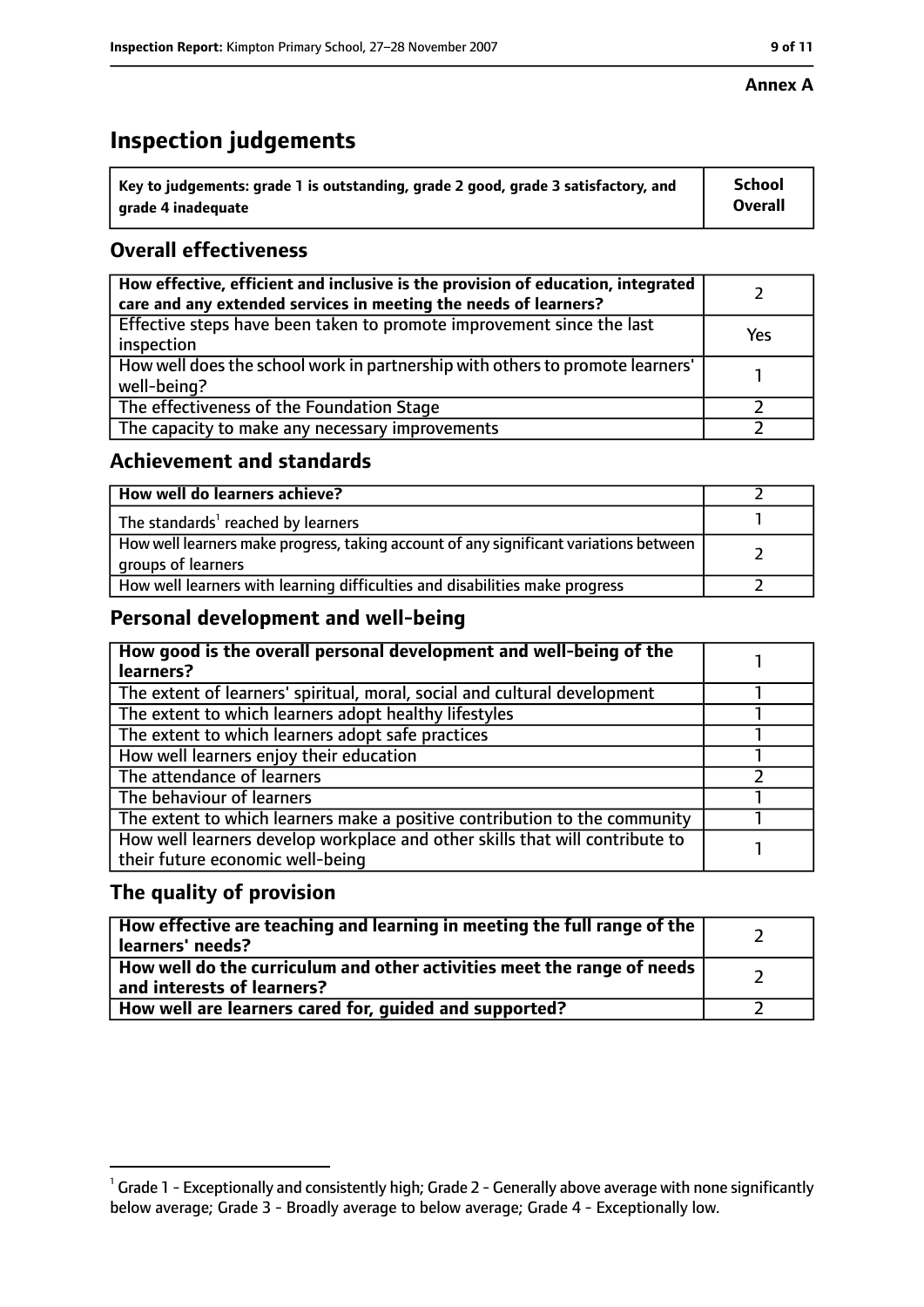# **Leadership and management**

| How effective are leadership and management in raising achievement<br>and supporting all learners?                                              |     |
|-------------------------------------------------------------------------------------------------------------------------------------------------|-----|
| How effectively leaders and managers at all levels set clear direction leading<br>to improvement and promote high quality of care and education |     |
| How effectively leaders and managers use challenging targets to raise standards                                                                 |     |
| The effectiveness of the school's self-evaluation                                                                                               |     |
| How well equality of opportunity is promoted and discrimination tackled so<br>that all learners achieve as well as they can                     |     |
| How effectively and efficiently resources, including staff, are deployed to<br>achieve value for money                                          |     |
| The extent to which governors and other supervisory boards discharge their<br>responsibilities                                                  |     |
| Do procedures for safequarding learners meet current government<br>requirements?                                                                | Yes |
| Does this school require special measures?                                                                                                      | No  |
| Does this school require a notice to improve?                                                                                                   | No  |